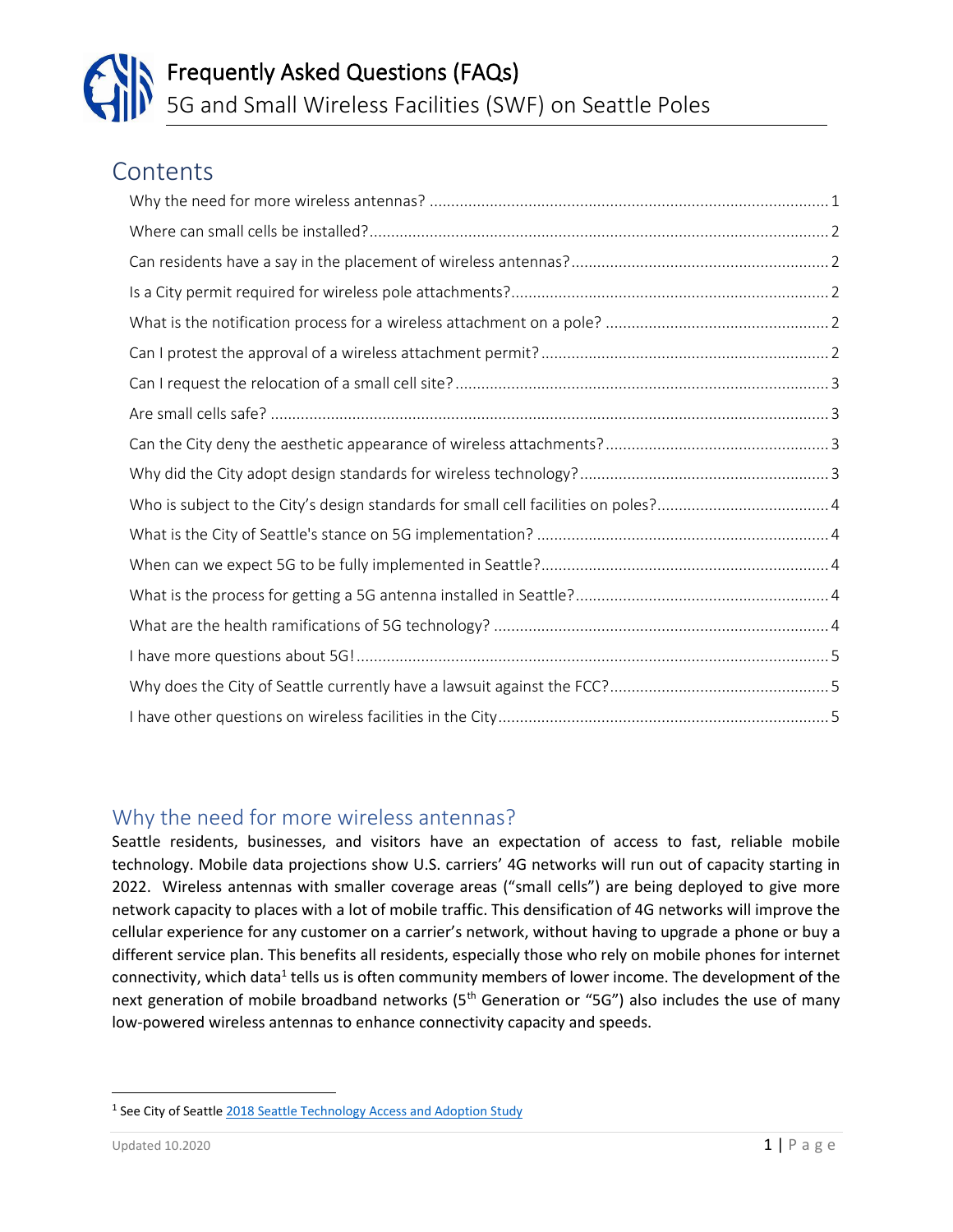#### <span id="page-1-0"></span>Where can small cells be installed?

The City does not direct the placement of wireless industry deployments. Carriers determine their network engineering needs and where to place equipment to meet current and projected capacity demands.

#### <span id="page-1-1"></span>Can residents have a say in the placement of wireless antennas?

The City doesn't direct locations for wireless industry deployments. Carriers request locations to place their equipment that will meet their system capacity demands. The City reviews pole attachment applications to ensure an installation meets all engineering and safety standards, and that it will meet the design standards. Other than ensuring all standards and codes are met for each proposed placement, cities, counties and states are specifically prohibited by federal law (the Telecommunications Act of 1996) from taking any action that would prohibit (or have the effect of prohibiting) the deployment of wireless systems.

If you have questions about wireless equipment in your neighborhood, you can contact the City's Wireless Telecommunications Line at (206) 727-8700 or email **telecom.wireless@seattle.gov**

#### <span id="page-1-2"></span>Is a City permit required for wireless pole attachments?

Yes. Seattle City Light issues a permit for each installation of wireless facilities on poles the utility owns (for example, wood and metal utility poles, light poles). The Seattle Department of Transportation also issues a permit for the installation of wireless facilities in the public right-of-way.

#### <span id="page-1-3"></span>What is the notification process for a wireless attachment on a pole?

For attachments to utility and light poles, **Seattle City Light** requires carriers to mail a project notification to residents and businesses within 300 feet of the project a minimum of 5 days prior to installation. The notice includes information on the equipment attachments, the project timing, and contact information for residents to submit questions related to the construction. A sample public notification form about construction of small cell facilities i[s here.](https://www.seattle.gov/tech/initiatives/wireless-and-small-cell/residents)

The installation of wireless equipment in the public street right-of-way also requires a Street Use permit from the **Seattle Department of Transportation** (SDOT). If a mode of travel (e.g. pedestrian, bicycle, or vehicle closures) in the public street right-of-way will be disrupted by construction there are notification requirements. The requirements vary by project type and duration and detail is available in SDOT's Client Assistance Memo 2217: [Notification Requirements For Street Use Permittees.](http://www.seattle.gov/Documents/Departments/SDOT/CAMs/CAM2117.pdf) 

#### <span id="page-1-4"></span>Can I protest the approval of a wireless attachment permit?

There is no City appeal process related to wireless attachment permit approval. Under federal law, the City must allow telecommunication carriers to attach wireless facilities to poles. Once a carrier's attachment application is found to meet all engineering, safety, and design standard requirements, the City cannot deny a permit for the placement of wireless attachments.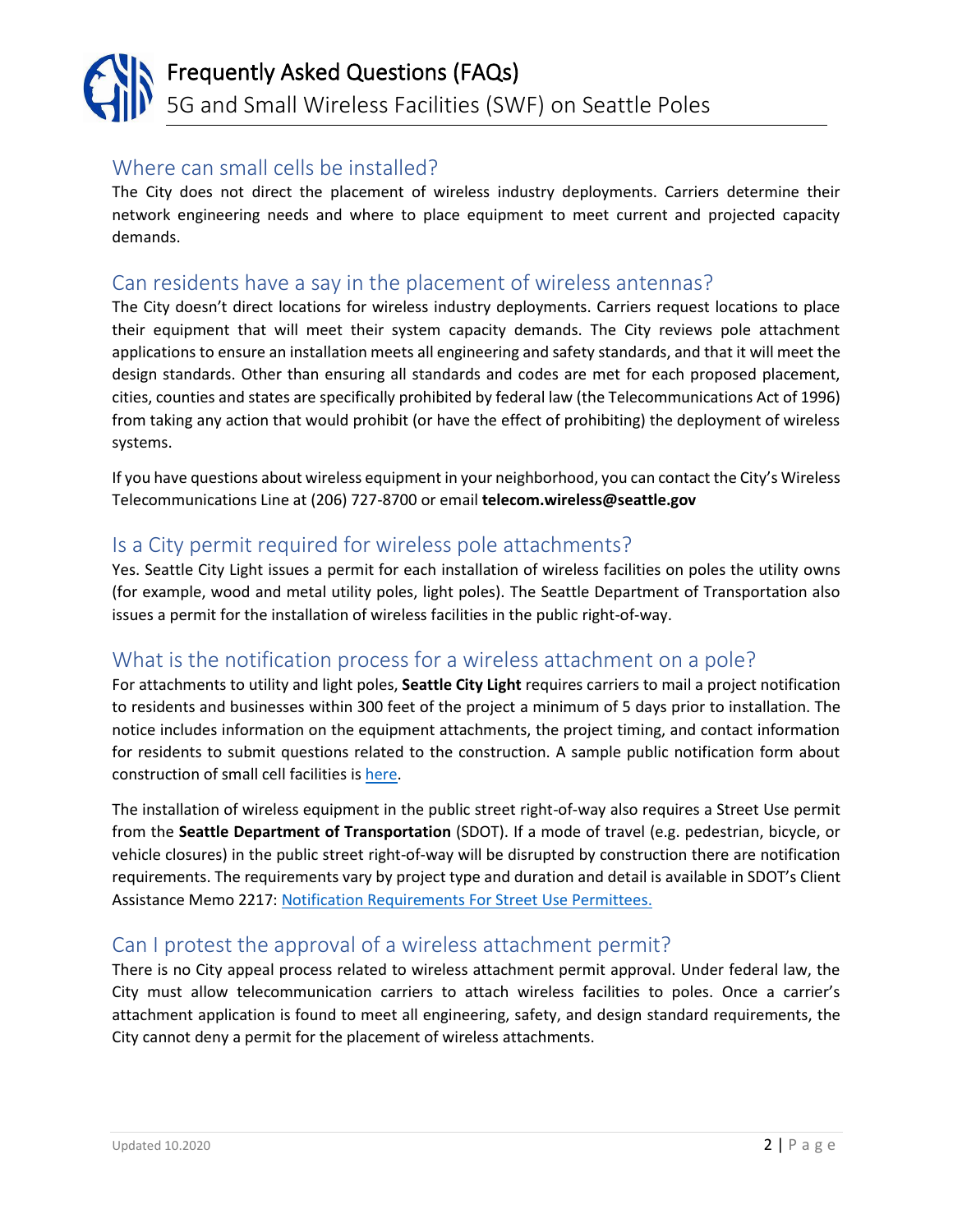### <span id="page-2-0"></span>Can I request the relocation of a small cell site?

While the City can't deny a permit to place small cell equipment on a pole based on health concerns or aesthetic impacts beyond pole design requirements, residents can contact the mobile carrier to request reconsideration of the site location. For help determining which carrier(s) have equipment on a specific pole, please provide the pole number to the City's Wireless Telecommunications Line at (206) 727-8700 or email **telecom.wireless@seattle.gov.** Staff will identify the appropriate carrier for you to contact regarding location concerns.

#### <span id="page-2-1"></span>Are small cells safe?

The Federal Communications Commission (FCC), in consultation with numerous other federal agencies, including the Environmental Protection Agency, the Food and Drug Administration, and the Occupational Safety and Health Administration, developed the safety standards that govern radio frequency (RF) emissions for small cells. The FCC notes that its standards "*incorporate prudent margins of safety*" and that "*radio frequency emissions from antennas used for cellular and PCS [personal communications services] transmissions result in exposure levels on the ground that are typically thousands of times below safety limits*." Any wireless technologies deployed in the City are required to meet the FCC's radio frequency (RF) emissions standards.

The FCC provides information about the safety of RF emissions from wireless telecommunications facilities on its website www.fcc.gov (specifically, [www.fcc.gov/engineering-technology/electromagnetic](https://www.fcc.gov/engineering-technology/electromagnetic-compatibility-division/radio-frequency-safety/faq/rf-safety)[compatibility-division/radio-frequency-safety/faq/rf-safety\)](https://www.fcc.gov/engineering-technology/electromagnetic-compatibility-division/radio-frequency-safety/faq/rf-safety). You can contact the FCC directly if you have concerns about RF emission standards or the safety of new wireless networks.

*Federal Communications Commission:* **1-888-225-5322** 

#### <span id="page-2-2"></span>Can the City deny the aesthetic appearance of wireless attachments?

Yes, the City can deny applications for wireless attachment that do not meet locally approved design standards. However, federal law (the Telecommunications Act of 1996), administered by the Federal Communications Commission (FCC), governs the telecommunications industry and specifically prohibits cities, counties or states from enacting any moratorium or prohibition on the installation of small cell wireless equipment.

#### <span id="page-2-3"></span>Why did the City adopt design standards for wireless technology?

Wireless technology deployed in our City should safely and effectively meets the needs of residents, businesses, and visitors. The wireless industry is increasing the capacity of its networks to meet the growing demand placed on current mobile networks. The network expansion includes placing wireless antennas with smaller coverage areas than traditional cell towers. Poles located in the public street rightof-way are prime locations for this wireless equipment and the number of pole attachment applications has greatly increased in volume and is expected to remain high for the next few years. In April 2020 the City adopted updated design standards for wireless equipment as part of process improvements to help City staff more effectively review the high volume of pole attachment applications and balance the aesthetics of wireless deployments with the technical necessities of equipment placement.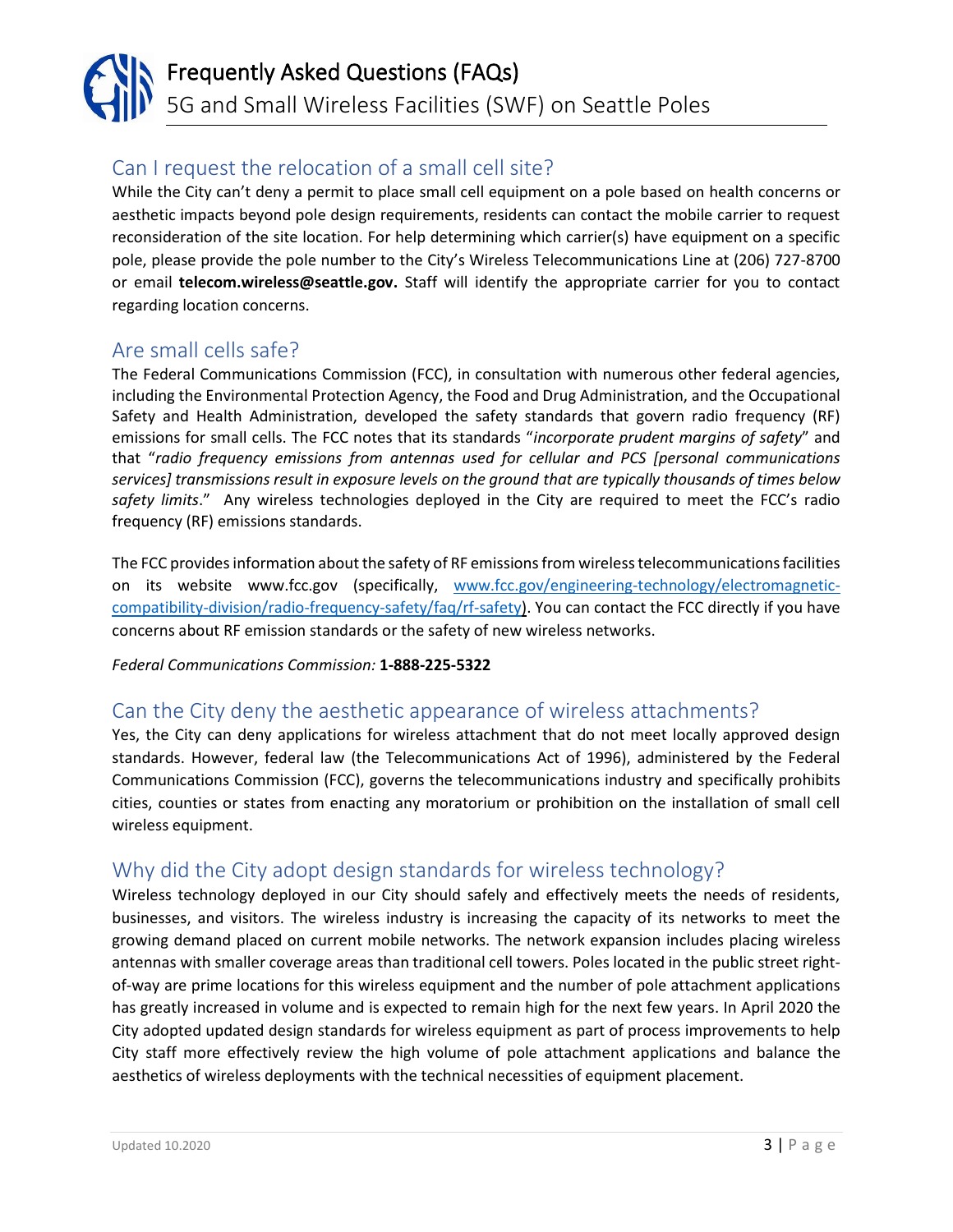### <span id="page-3-0"></span>Who is subject to the City's design standards for small cell facilities on poles?

Any private company seeking to place wireless equipment on poles in the public street right-of-way.

### <span id="page-3-1"></span>What is the City of Seattle's stance on 5G implementation?

One of Mayor Durkan's top priorities is ensuring that we are making smart, safe, and equitable investments in the technology of the future. The City of Seattle collaborates with wireless providers to provide efficient and stable processes when developing and deploying next generation wireless infrastructure, including anticipated "5G" technology.

#### <span id="page-3-2"></span>When can we expect 5G to be fully implemented in Seattle?

While there is currently no specific timeline for 5G network deployments in Seattle, we do know that the telecommunications industry has made significant investments in 5G technology and has aggressive goals for rolling it out in cities like Seattle.

While the City works closely with telecommunications companies and recognizes the opportunities that the 5G industry brings with it, we must balance a desire to achieve superior telecommunications services while prioritizing the safety, security, and reliability of our critical electrical infrastructure and protecting the City's limited public resources.

Rushed development could lead to failures not only of the City's electrical and street lighting system, but also of the new wireless networks, which could disrupt everyone in Seattle.

#### <span id="page-3-3"></span>What is the process for getting a 5G antenna installed in Seattle?

To attach equipment to City owned utility poles, wireless providers must first submit an application confirming that the City's standards have been satisfied. The City processes a large number of these applications each year, and the application process is the same regardless of the type of equipment a carrier intends to install.

#### <span id="page-3-4"></span>What are the health ramifications of 5G technology?

Any wireless technologies deployed in the City are required to meet radio frequency (RF) emissions standards set by the Federal Communications Commission (FCC). Questions on RF emissions safety can be answered here: [www.fcc.gov/general/radio-frequency-safety-0](https://www.fcc.gov/general/radio-frequency-safety-0)

Federal law (the Telecommunications Act of 1996) expressly preempts state and local governments from addressing health concerns over RF emissions. This means that the City cannot deny a permit to construct a wireless facility on that basis; the City can only require the facility to comply with the emissions standards set by the Federal Communications Commission. As part of the City's review of an application for a wireless facility, the City requires an RF emissions study for each type of equipment.

You can contact the Federal Communications Commission directly if you have concerns about RF emission standards or the possible health ramifications of new 5G networks.